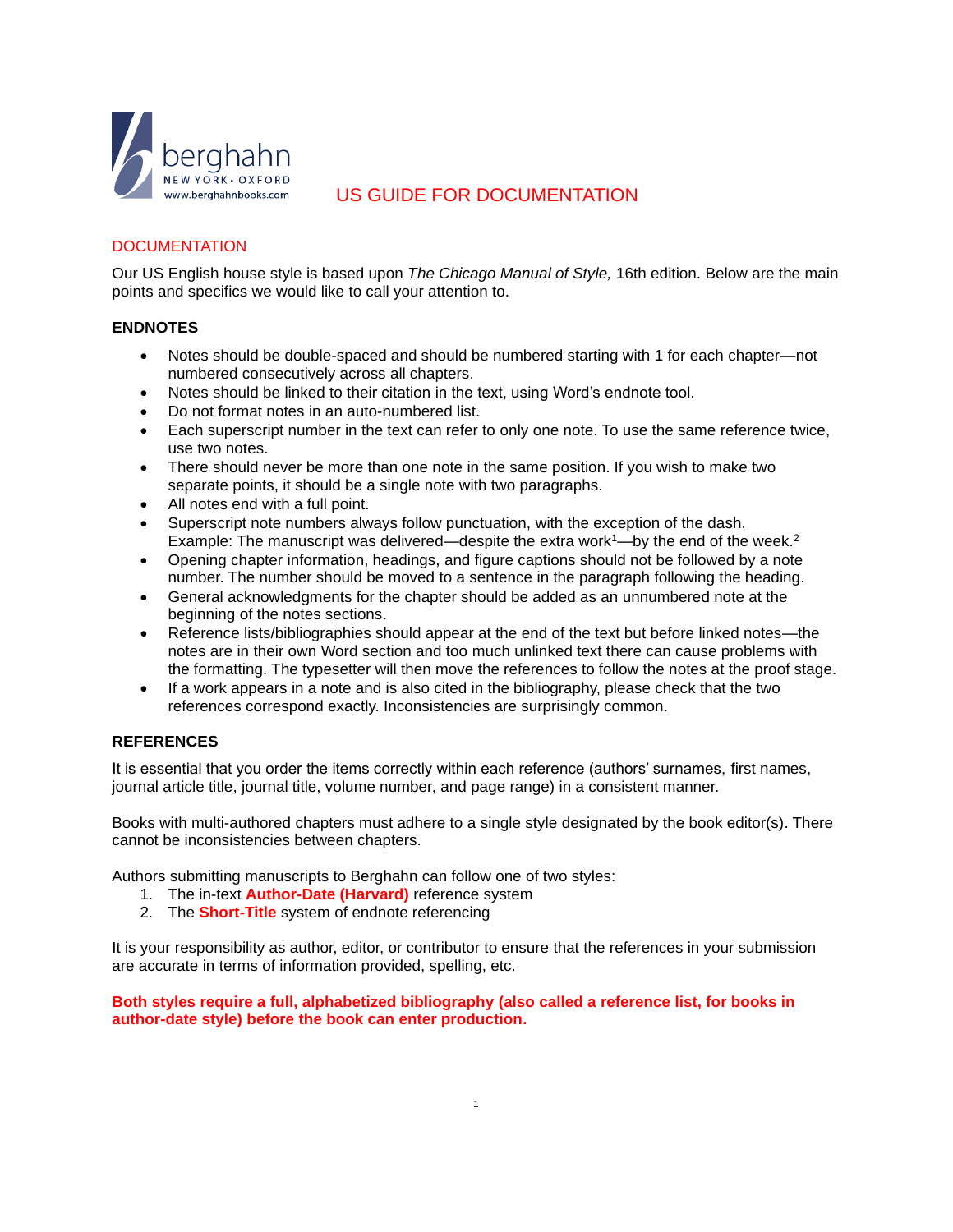### *BIBLIOGRAPHIES*

- UK bibliographies usually list only city and year of publication in each entry, whereas US bibliographies usually list city of publication, publisher, and year of publication. Either system is acceptable as long as it is consistent; the only exceptions are books in series, which may have their own standardized formats.
- For multi-author works, only the first name is inverted.
- Each entry ends with a period.
- When several works by the same author are cited, the author's name is replaced by a 3-em dash and a period, starting with the second title (three hyphens can be used to indicate the 3-em dash).
- In the short-title system, works by the same author can be listed in either alphabetical or chronological order. In the author-date system they should be listed chronologically.
- Works by a single author precede works edited by that author; these in turn precede works done in collaboration with others.

# *ALPHABETIZATION*

All bibliographic entries must be in the correct order. Alphabetization goes across spacing, for example:

| Derber     | Mabray          |
|------------|-----------------|
| de Shambly | MacArthur       |
| Deudene    | Mac Roberts     |
|            | Mayberry        |
|            | <b>McKinley</b> |

Names with accents should be alphabetized as if they do not have accents, even if the accented letter would be arranged differently in the original alphabet.

### *NOTES VS. BIBLIOGRAPHIC ENTRIES*

- In a note, the author's name is not reversed, while in an alphabetically arranged bibliographic entry it is.
- The main parts of a bibliographical entry are separated by full points, whereas commas and parentheses are used in notes.
- A note usually contains a specific page reference, but a bibliographic entry supplies page numbers only for full page ranges of individual articles and chapters.

Example note: Smith, *Refugee Studies*, 66.

Example bibliographic entry: Smith, Thomas. *Refugee Studies*. New York: Phaidon, 1988.

### *HEADLINE STYLE FOR ENGLISH-LANGUAGE TITLES*

English-language titles should be formatted in headline style (each word capitalized with the exception of articles, prepositions, and coordinating conjunctions). Foreign-language titles may be sentence case, depending on the particular language.

### *"EDITED BY" VS. "EDITOR"*

In references, "ed." can mean either "edited by" or "editor." (Similarly, "trans." stands for either "translator" or "translated by.")

When the reference is to a chapter within an edited collection, "ed." stands for "edited by," so it remains singular regardless of the number of editors, as in the following note in short-title style:

Fernand Braudel, "History and the Social Sciences: The Longue Durée," in *The Mediterranean in Histories: French Constructions of the Past*, **ed.** Jacques Revel and Lynn Hunt (New York, 1995), 118.

When the reference is to an edited volume with a single editor, "ed." follows the editor's name, as in the following bibliographic entry in short-title style:

Crenshaw, Martha, **ed.** *Terrorism in Context*. University Park: Pennsylvania State University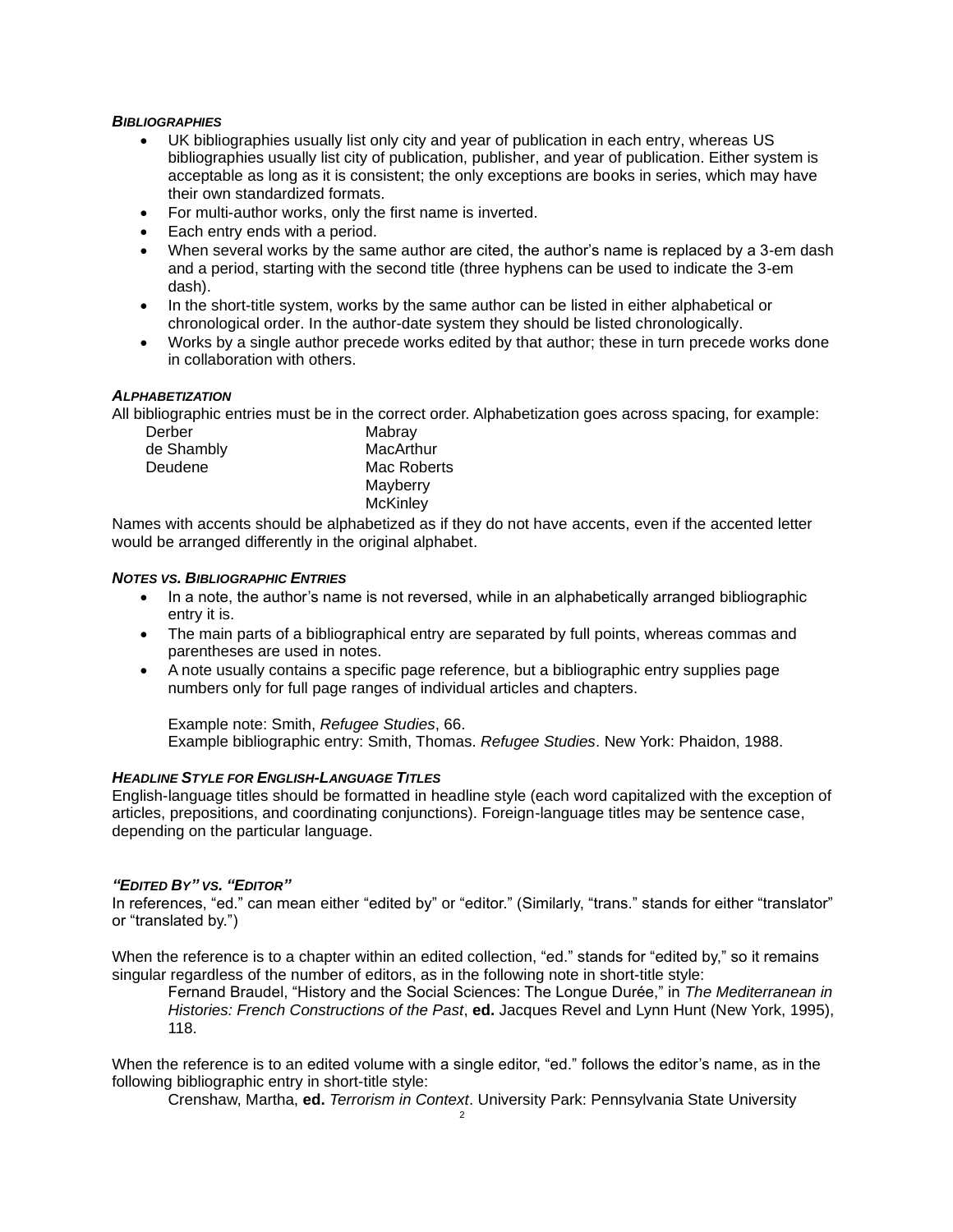### Press, 1995.

When the reference is to an edited volume with multiple editors, then "editors" is abbreviated as "eds.," as in the following bibliographic entry in author-date style:

Kurland, P. B., and R. Lerner, **eds.** 1987. *The Founders' Constitution.* Chicago: University of Chicago Press. Retrieved 27 June 2006 from [http://press-pubs.uchicago.edu/founders/.](http://press-pubs.uchicago.edu/founders/)

### *ARCHIVAL SOURCES*

- It is sufficient to cite archival sources, such as unpublished papers, letters, and other historical documents, in endnotes only (even for manuscripts following the author-date format). If you wish to also include archival sources in the bibliography or reference list, it is often best to do so generally (listing only the archive name), and in a separate section of the bibliography.
- Formatting of archival sources can vary as each archive will have its own system for organization; however, entries from the same source should ideally look more or less consistent. It is important to provide as many identifying details as possible. Some example citations:

Gabriel Penn's will, 1798, Amherst County Will Book 3, 506. Letter from Willis N. Mays to Elijah Fletcher, 28 July 1854, Sweet Briar College Library Archives. Landesarchiv Berlin (LAB), C Rep. 118-01 Nr. 31267. Zentrum für Antisemitismusforschung (ZfA), File of Dr. Charlotte Bamberg, "Untergetaucht."

### *UNPUBLISHED INTERVIEWS AND PERSONAL COMMUNICATIONS*

Similarly, it is sufficient to cite personal communications and the like in endnotes only. Some examples: Annelise Bunzel, interview with the author, Los Angeles, 4 February 2005. Ralph Reuss (alias), email to the author, 18 September 2009.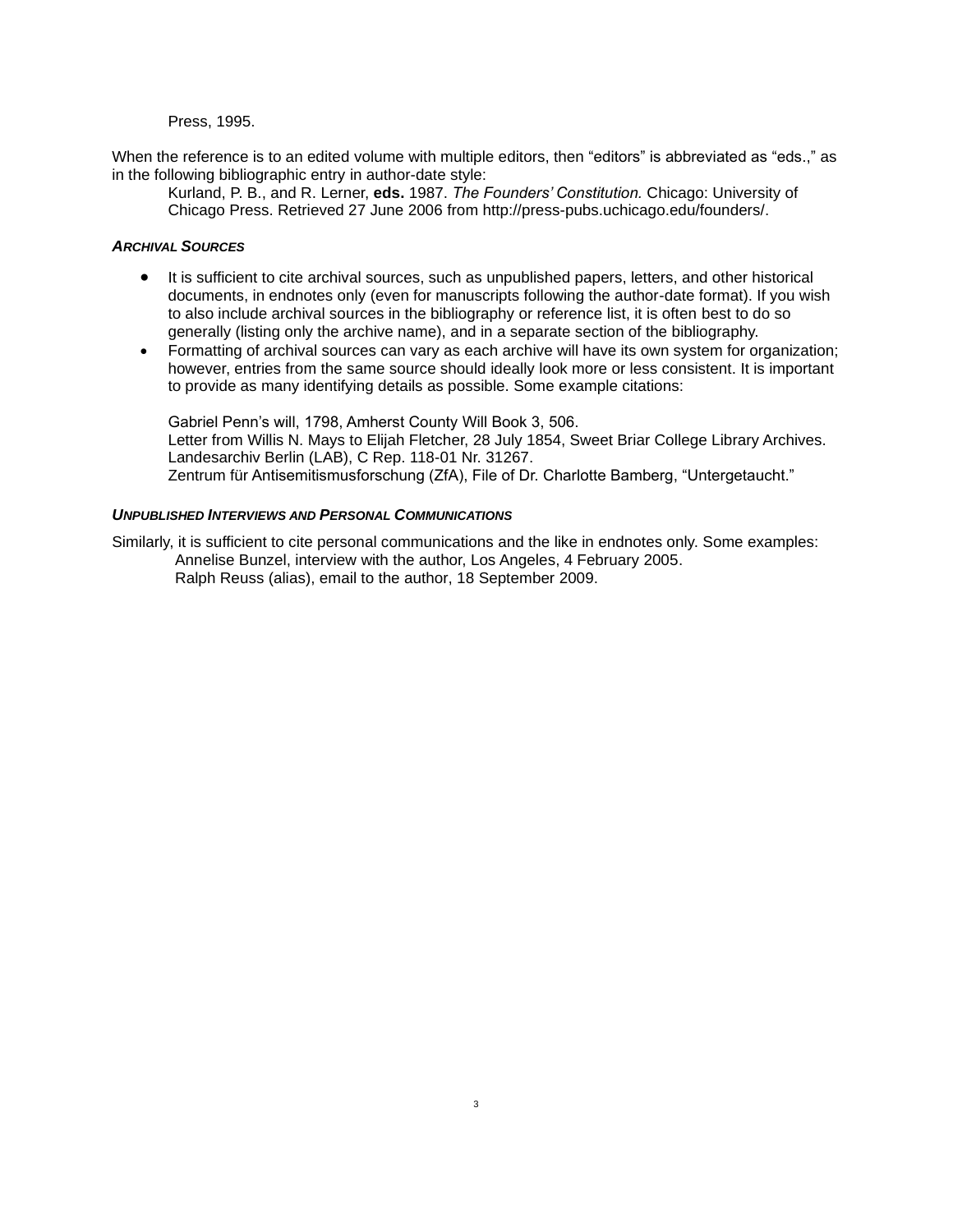# AUTHOR-DATE (HARVARD) REFERENCE SYSTEM

As a rule, this system does not use numbered notes in the text for referencing purposes (though, as indicated above, notes referring to content issues can certainly be included). Instead, it gives the author's surname and year of publication in a text citation from which the reader can cross-reference the full citation in a list of references positioned at the end of the book (or in multi-author books, at the end of each chapter).

# **EXPLANATORY ENDNOTES**

Although explanatory endnotes are used less often in the case of this style, descriptive/explanatory endnotes certainly can be adopted if desirable. For example: (Bradley 2003: 56)<sup>4</sup>

> 4. Bradley's recent discussion differs considerably from his earlier explorations. See Bradley (1996: 34; 1987: 345–56).

# **MULTIPLE TEXT CITATIONS**

Two or more references in a single parenthetical citation are separated by semicolons. Order should reflect order of what is being cited; alternatively, alphabetical or chronological order may be appropriate.

### **BOOKS**

| <b>SINGLE AUTHOR</b>    |                                                                                               |
|-------------------------|-----------------------------------------------------------------------------------------------|
| Text citation:          | The theory was propounded in 1993 (Comfort 1997: $158-59$ )                                   |
| Reference list:         | Comfort, Alex. 1997. A Good Age. London: Mitchell Beazley.                                    |
| <b>MULTIPLE AUTHORS</b> |                                                                                               |
| Two authors             |                                                                                               |
| Text citation:          | (Madden and Hogan 1997: 45)                                                                   |
| Reference list:         | Madden, Ros, and Tracie Hogan. 1997. The Definition of Disability in Australia:               |
|                         | Moving Towards National Consistency. Canberra: Australian Institute of Health<br>and Welfare. |
| <b>Three authors</b>    |                                                                                               |
| Text citation:          | First citation: (Kaldor, Karl, and Said 2007: 165–72)                                         |
|                         | Subsequent citation: (Kaldor et al. 2007: 45)                                                 |
| Reference list:         | Kaldor, Mary, Terry L. Karl, and Yahia Said. 2007. Oil Wars. London: Pluto.                   |
| Four or more authors    |                                                                                               |
|                         | $T_{\alpha_1}$ also $\alpha_2$ (Moreover at al 4004)                                          |

| Text citation: . | (Markusen et al. 1991)                                                         |
|------------------|--------------------------------------------------------------------------------|
| Reference list:  | Markusen, Ann, Peter Hall, Scott Campbell, and Sabina Deitrick. 1991. The Rise |
|                  | of the Gunbelt: The Military Remapping of Industrial America. Oxford and New   |
|                  | York: Oxford University Press.                                                 |

# *MULTIPLE WORKS BY THE SAME AUTHOR*

#### **Published in different years**

| Text citation:  | Studies by Brown (1982, 1988) have indicated that                                 |
|-----------------|-----------------------------------------------------------------------------------|
| Reference list: | Brown, Peter. 1982. Corals in the Capricorn Group. London: King's College.        |
|                 | ------------------ 1988. The Effects of Anchor on Corals. London: King's College. |

### **Published in the same year**

| Text citation:  | In recent reports (Napier 1993a, 1993b)                    |
|-----------------|------------------------------------------------------------|
| Reference list: | Napier, Andrea. 1993a. Fatal Storm. Sydney: Allen & Unwin. |
|                 |                                                            |

- Use a, b, etc. on the date to differentiate between works published in the same year.
- Order alphabetically by title in the reference list and letter accordingly.

### **Two Authors with Same Last Name**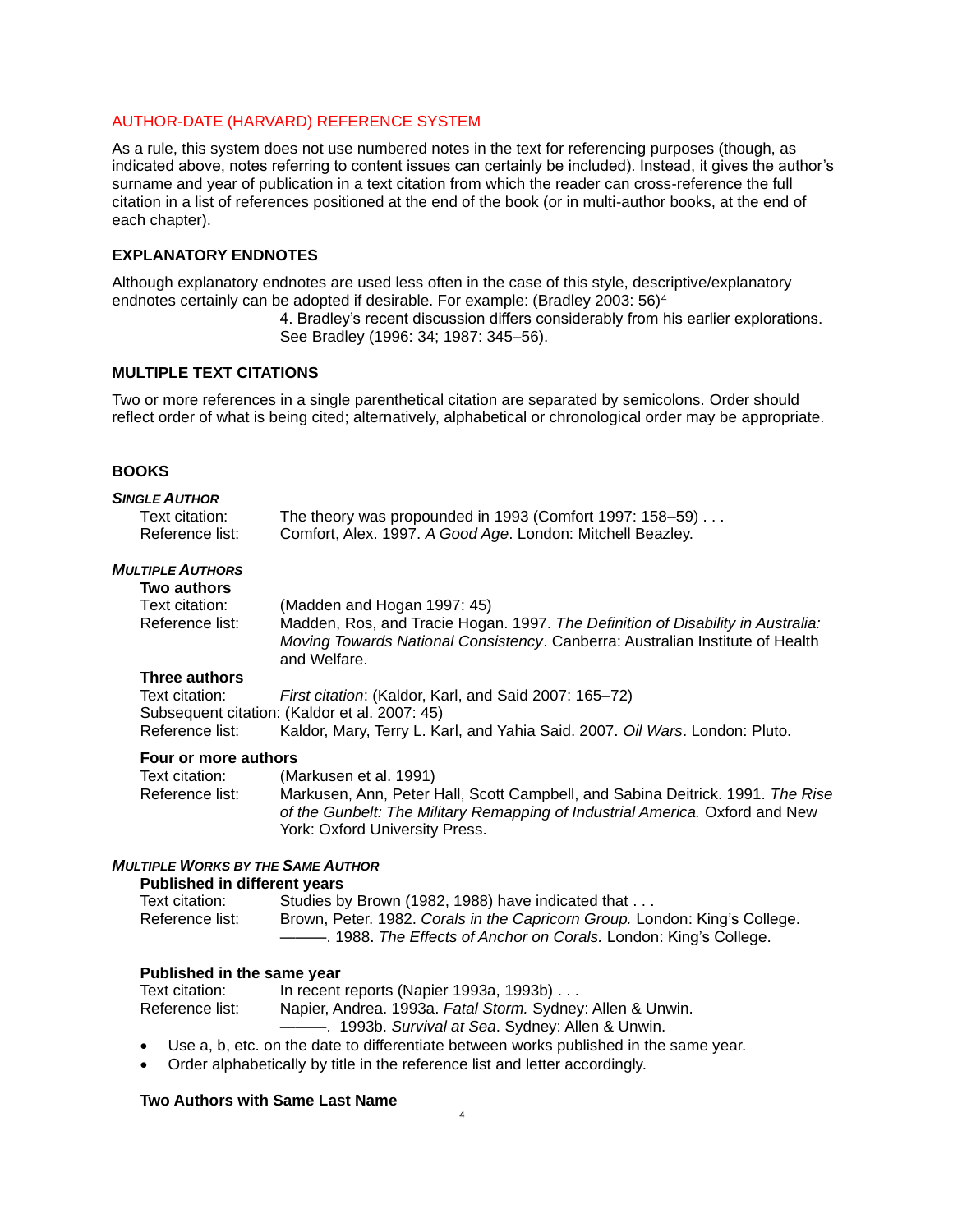Text citation: (A. Smith 1991; G. Smith 1999)

- If there is more than one author with the same last name within one reference list, the initial letter of the author's first name is used in each text citation.
- If these authors have the same first initial, spell out the first name.

### *NO AUTHOR*

| Text citation:  | (Family Home Evening Resource Book 1983: 16)                             |
|-----------------|--------------------------------------------------------------------------|
| Reference list: | Family Home Evening Resource Book. 1983. Salt Lake City: Church of Jesus |
|                 | Christ of Latter-Day Saints.                                             |

# *INSTITUTIONAL AUTHOR*

| Text citation:  | (WHO 1989: 56)                                                       |
|-----------------|----------------------------------------------------------------------|
| Reference list: | WHO (World Health Organization). 1989. AIDS in America. Geneva: WHO. |

### *EDITED VOLUME*

| One editor              |                                                                                                                                                                         |
|-------------------------|-------------------------------------------------------------------------------------------------------------------------------------------------------------------------|
| Text citation:          | (Kastenbaum 1993: 78)                                                                                                                                                   |
| Reference list:         | Kastenbaum, Robert., ed. 1993. Encyclopedia of Adult Development. New York:<br>Routledge.                                                                               |
| <b>Multiple editors</b> |                                                                                                                                                                         |
| Text citation:          | (Bergen and Tiedemann 1987: 178–89)                                                                                                                                     |
| Reference list:         | Bergen, Peter, and Katherine Tiedemann, eds. 2013. Talibanistan: Negotiating<br>the Borders Between Terror, Politics, and Religion. Oxford: Oxford University<br>Press. |

### *TRANSLATED VOLUME*

| Text citation:  | (Cortázar 1969: 67)                                                                      |
|-----------------|------------------------------------------------------------------------------------------|
| Reference list: | Cortázar, Julio. 1969. Cronopios and Famas, trans. Paul Blackburn. New York:<br>Phaidon. |

#### *WORKS WRITTEN IN LANGUAGES OTHER THAN ENGLISH*

| Where translation of title is required |                                                                                                                                                |
|----------------------------------------|------------------------------------------------------------------------------------------------------------------------------------------------|
| Text citation:                         | (Berruto 2012: 10)                                                                                                                             |
| Reference list:                        | Berruto, Gaetano. 2012. Sociolinguistica dell'italiano contemporaneo [The<br>sociolinguistics of contemporary Italian]. Rome: Carocci Editore. |

### **Where transliteration of title is required**

| Text citation:  | (Chen 2002: 47)                                                         |
|-----------------|-------------------------------------------------------------------------|
| Reference list: | Chen, Pingyuan. 2002. Qiangu Wenren Xiake Meng [A time-honored knight's |
|                 | dream of literatis]. Beijing: Xinshijie Chubanshe.                      |

• **Please transliterate all titles of works written in languages that use non-Latin alphabets.** Original, untranslated characters in references can only be included in exceptional circumstances and *must* be approved by your editor before submission of the final manuscript.

### *EDITION (2ND, 3RD, 4TH, ETC.)*

| Text citation:  | McAdam (1999: 45) suggests that $\dots$                               |
|-----------------|-----------------------------------------------------------------------|
| Reference list: | McAdam, Doug. 1999. Political Process and the Development of Black    |
|                 | Insurgency, 1930–1970, 2nd edn. Chicago: University of Chicago Press. |

# *NO DATE*

| Text citation:  | According to Zhu, ter Woort, and Trembath (n.d.)                                                                                         |
|-----------------|------------------------------------------------------------------------------------------------------------------------------------------|
| Reference list: | Zhu Youxuan, Martin ter Woort and Barry Trembath. n.d. Successful Reservoir                                                              |
|                 | Resettlement in China: Shuikou Hydroelectric Project. Washington, DC: East.<br>Asia Environment and Social Development Unit, World Bank. |
|                 |                                                                                                                                          |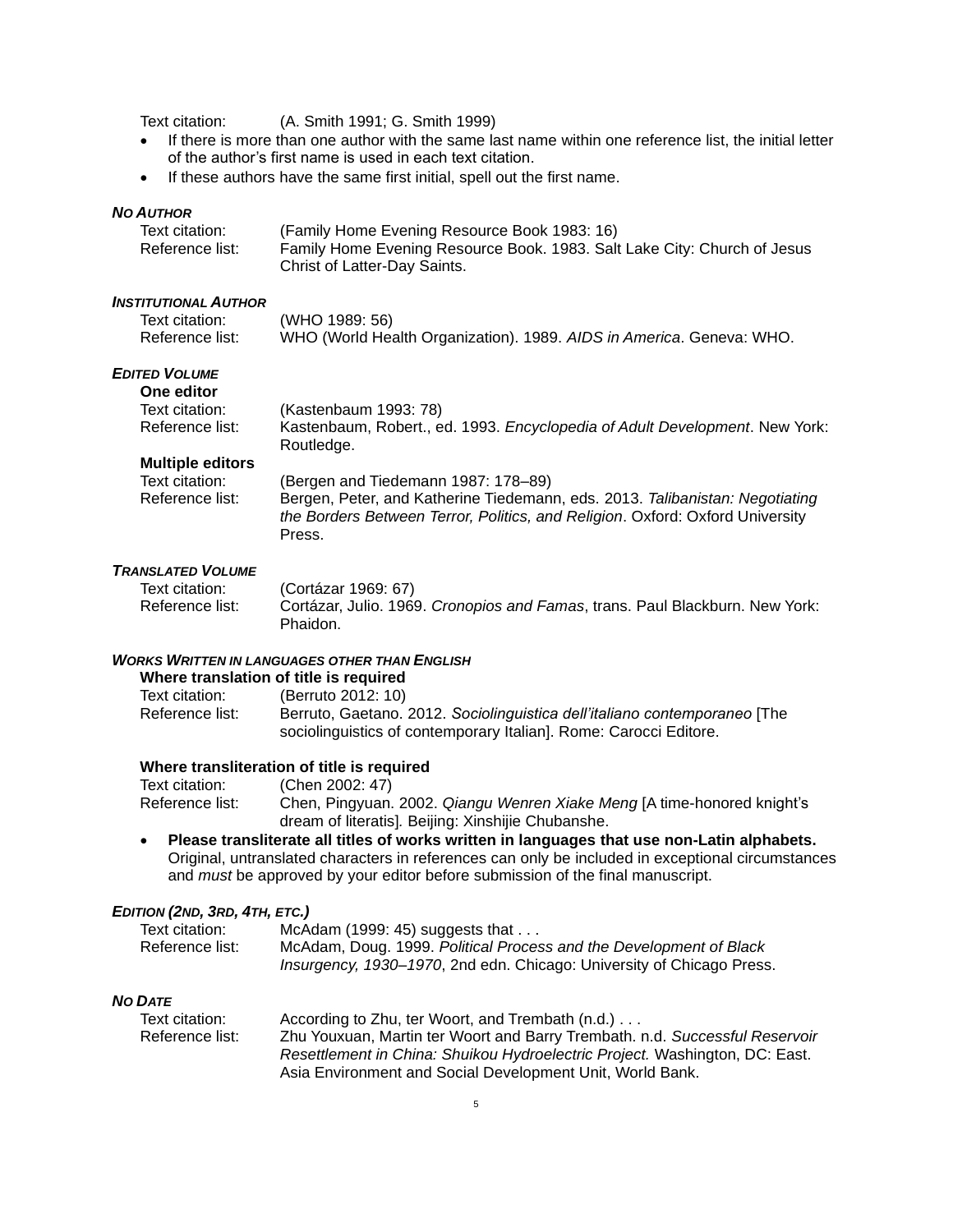| <b>CHAPTER IN A BOOK</b><br>One author |                                                                                                                                                                                                                                                                                                                                                                                        |
|----------------------------------------|----------------------------------------------------------------------------------------------------------------------------------------------------------------------------------------------------------------------------------------------------------------------------------------------------------------------------------------------------------------------------------------|
| Text citation:<br>Reference list:      | (Buzzanco 2002: 188, table 5.5)<br>Buzzanco, Robert. 2002. "The Politics of Escalation in Vietnam during the<br>Johnson Years." In A Companion to the Vietnam War, ed. Marilyn B. Young and<br>Robert Buzzanco, 174-198. New York: Wiley Blackwell.                                                                                                                                    |
| <b>Multiple authors</b>                |                                                                                                                                                                                                                                                                                                                                                                                        |
| Text citation:<br>Reference list:      | (James and Friedman 2006: 319-20)<br>James, Paul, and Jonathan Friedman. 2006. "Globalizing War: A Critical<br>Introduction." In Globalizing War and Intervention: Globalization and Violence,<br>ed. Paul James and Jonathan Friedman, vol. 3, 303–320. London: Sage.                                                                                                                 |
| Text citation:<br>Reference list:      | As Plotnick et al. (2000: 140) observed<br>Plotnick, Robert D., Eugene Smolensky, Eirik Evenhouse, and Siobhan Reilly.<br>2000. "The Twentieth Century Record of Inequality and Poverty in the United<br>States." In The Cambridge Economic History of the United States, vol. 3, edn.<br>Stanley L. Engerman and Robert E. Gallman, 130-62. Cambridge: Cambridge<br>University Press. |
| <b>EBOOK</b>                           |                                                                                                                                                                                                                                                                                                                                                                                        |
| Text citation:                         | (Pettinger 2002)                                                                                                                                                                                                                                                                                                                                                                       |
| Reference list:                        | Pettinger, Richard. 2002. Global Organizations. Oxford: Capstone. Retrieved 28                                                                                                                                                                                                                                                                                                         |

#### *DICTIONARY OR ENCYCLOPEDIA*

Text citation: The New Grove Encyclopedia of Music and Musicians (1980: 86) defined it as ... Reference list: The New Grove Encyclopedia of Music and Musicians. 1980. London: Macmillan.

September 2004 from Oxford University Library & Information Service E-books:

#### *DISSERTATION OR UNPUBLISHED MANUSCRIPT*

http//opac.ox.ac.uk.

| Text citation:  | (Bernanke 1979)                                                                |
|-----------------|--------------------------------------------------------------------------------|
| Reference list: | Bernanke, Ben. 1979. "Long-Term Commitments, Dynamic Optimization, and the     |
|                 | Business Cycle." Ph.D. dissertation. Cambridge, MA: Massachusetts Institute of |
|                 | Technoloav.                                                                    |

#### *CONFERENCE PAPER*

| Text citation:  | (Common 2001)                                                                   |
|-----------------|---------------------------------------------------------------------------------|
| Reference list: | Common, Margaret. 2001. "The Role of Economics in Natural Heritage Decision     |
|                 | Making." International Society for Ecological Economics Conference, Canberra, 4 |
|                 | July 2000. Canberra: Australian Heritage Commission.                            |

# **PERIODICALS**

# *JOURNAL ARTICLE*

| Text citation <i>:</i> | As mentioned by Burke (2005: 557)                                                |
|------------------------|----------------------------------------------------------------------------------|
| Reference list:        | Burke, John P. 2005. "The Contemporary Presidency: Condoleezza Rice as NSC       |
|                        | Advisor; A Case Study of the Honest Broker Role." Presidential Studies Quarterly |
|                        | $35(3)$ : 554–575.                                                               |

- Do not insert a space between the volume and issue numbers.
- A second subtitle is preceded by a semicolon.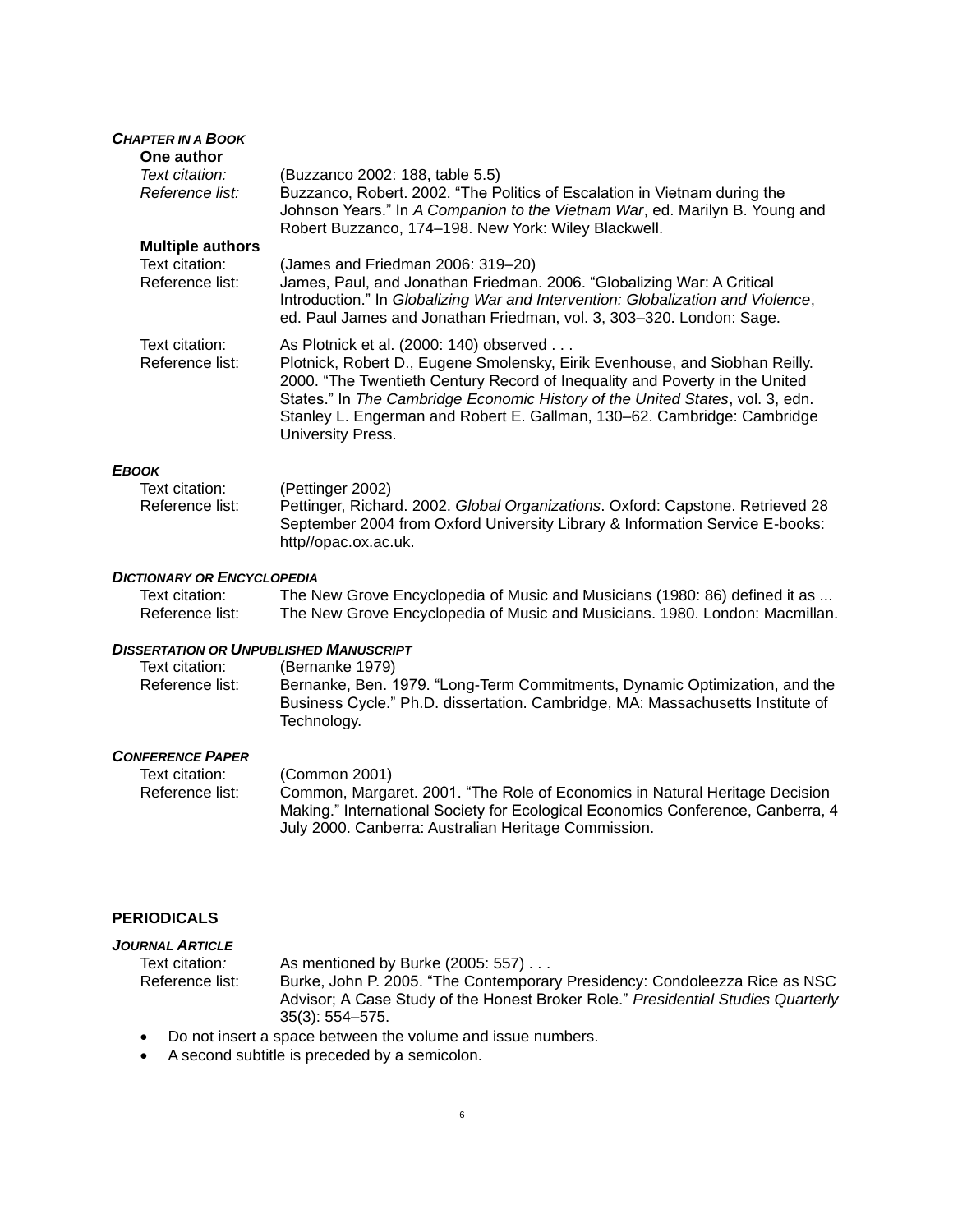### *JOURNAL ARTICLE, NO AUTHOR*

| Text citation:  | and the problem is growing in the UK ("Anorexia Nervosa" 1969: 123). |
|-----------------|----------------------------------------------------------------------|
| Reference list: | "Anorexia Nervosa." 1969. <i>British Medical Journal</i> 1: 105–30.  |

#### *NEWSPAPER ARTICLE*

Text citation: (Towers 2000) Reference list: Towers, Kevin. 2000. "Doctor Not at Fault: Coroner." *New York Times*, 18 January, B3.

#### *NEWSPAPER ARTICLE, NO AUTHOR*

Text citation: (Chicago Herald Tribune, 24 January 2000, 12)

• Provide all the details in the text citation—no need for an entry in the reference list.

#### *PRESS RELEASE*

Text citation: (Watersmith 2000) Reference list: Watersmith, Carl. 2000. "BHP Enters New Era," media release. Melbourne: BHP Limited, 1 March.

### **ELECTRONIC MEDIA**

#### *FULL TEXT FROM DATABASE*

Text citation: (Madden 2002) Reference list: Madden, Gary. 2002. "Internet Economics and Policy." *Economic Record* 78(252): 343–58. Retrieved 16 October 2002 from ABI/Inform database. • Please note that access dates are always required for online citations.

### *FULL TEXT FROM DATABASE, NO AUTHOR*

Text citation: The Internet has had a huge impact on the UK economy ("Internet Economics and Policy" 2000: 23) . . . Reference list: "Internet Economics and Policy." 2000. *Economic Record* 81(276): 342–58. Retrieved 16 October 2002 from ABI/Inform database.

#### *FULL TEXT FROM THE INTERNET*

| Byrne $(2004)$ suggested that $\dots$                                         |
|-------------------------------------------------------------------------------|
| Byrne, Anna. 2004. "The End of History: Censorship and Libraries." Australian |
| Library Journal 53(2). Retrieved 16 November 2004 from                        |
| http//www.alia.org.au/publishing/alj/53.2/full.text/byrne.html.               |
|                                                                               |

#### *WEB PAGE FROM THE INTERNET*

| Text citation:  | (American Kidney Fund 2016)                                             |
|-----------------|-------------------------------------------------------------------------|
| Reference list: | "About Your Kidneys: What Do My Kidneys Do?" 2016. American Kidney Fund |
|                 | website. Retrieved October 2016 from http://www.kidneyfund.org/kidney-  |
|                 | disease/about-your-kidneys.html#what_do_my_kidneys_do.                  |

#### *FULL TEXT FROM NEWSPAPER, NEWSWIRE, OR MAGAZINE ONLINE, NO AUTHOR*

| Text citation:  | ("Uganda's Oil" 2010)                                                       |
|-----------------|-----------------------------------------------------------------------------|
| Reference list: | "Uganda's Oil: A Bonanza Beckons." 2010. The Economist, 31 March. Retrieved |
|                 | 2 September 2013 from http://www.economist.com/node/15825780.               |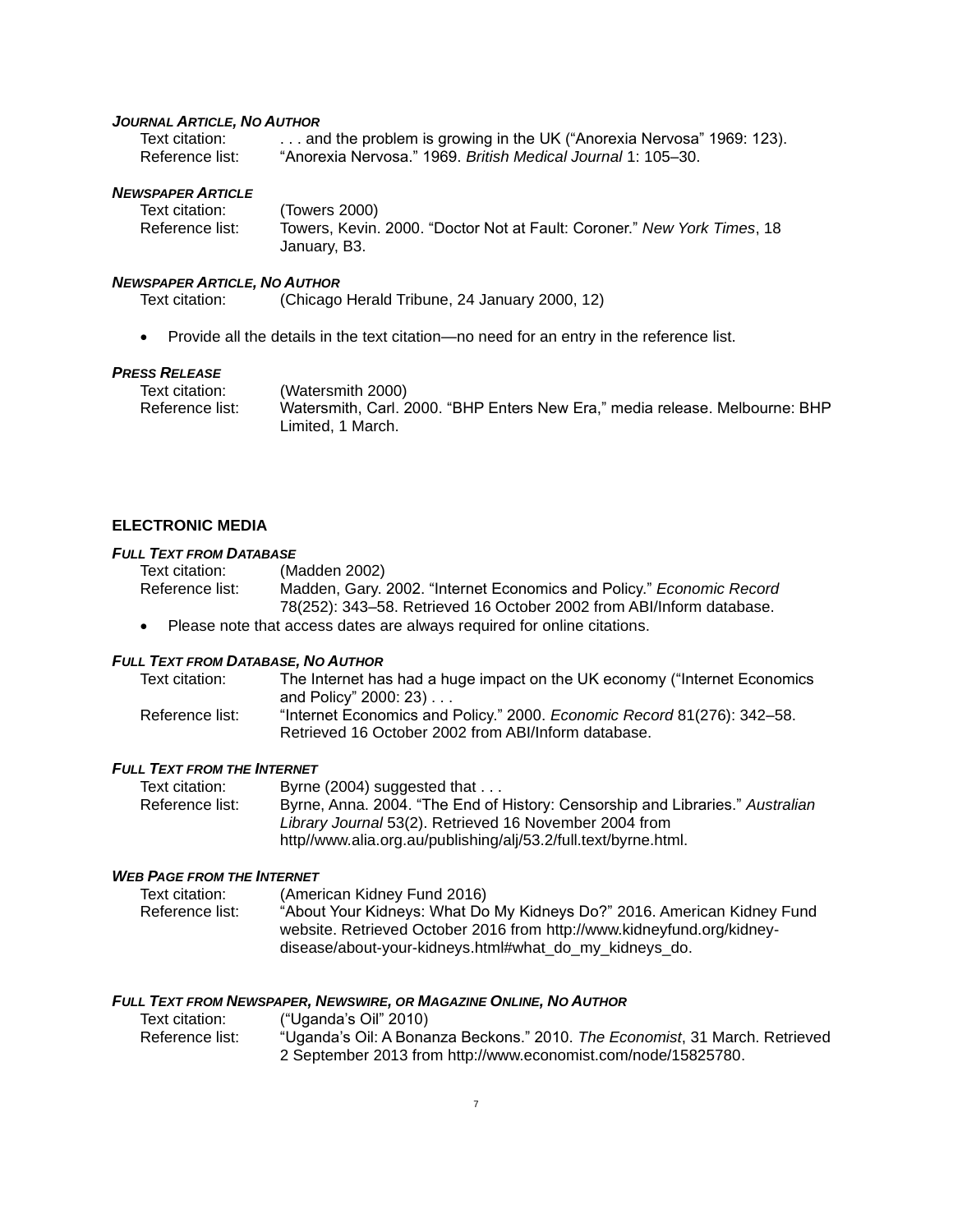# SHORT-TITLE REFERENCE SYSTEM

Endnote references use only the author's last name, a shortened version of the title, and the page number, all separated by commas. The full reference must be supplied in the bibliography.

Most of the recommendations for author-date references above on how to style names of authors, titles of works, and other components may be adapted for the short-title system. The short-title system differs primarily in its use of numbered notes and, in the bibliography, the placement for the year of publication.

# **BOOKS**

| AUTHORED BOOK            |                                                                                                                                                                                                |
|--------------------------|------------------------------------------------------------------------------------------------------------------------------------------------------------------------------------------------|
| Endnote:                 | Smith, Refugee Studies, 86.                                                                                                                                                                    |
| Bibliography:            | Smith, Thomas. Refugee Studies. New York: Phaidon, 1988.                                                                                                                                       |
| <b>EDITED COLLECTION</b> |                                                                                                                                                                                                |
| Endnote:                 | Dimitrov, Communism Collapse.                                                                                                                                                                  |
| Do not include "ed."     |                                                                                                                                                                                                |
|                          | Bibliography entry: Dimitrov, Martin, ed. Why Communism Did Not Collapse: Understanding<br>Authoritarian Regime Resilience in Asia and Europe. Cambridge: Cambridge<br>University Press, 2013. |
| NO AUTHOR                |                                                                                                                                                                                                |
| Endnote:                 | Family Home, 76.                                                                                                                                                                               |
| Bibliography:            | Family Home Evening Resource Book. Salt Lake City: Church of Jesus Christ of<br>Latter-Day Saints, 1983.                                                                                       |
| <b>CHAPTER IN A BOOK</b> |                                                                                                                                                                                                |
| Endnote:                 | Chomsky, "Explanatory Models," 53.                                                                                                                                                             |
| Bibliography:            | Chomsky, Noam. "Explanatory Models in Linguistics." In The Structure of<br>Language, edited by Jerry A. Fodor and Jerrold J. Katz, 50–67. Englewood Cliffs,<br>NJ: Macmillan. 1964.            |

• The full page range of the chapter is required in the bibliography.

### *WORKS WRITTEN IN LANGUAGES OTHER THAN ENGLISH*

### **Where translation of title is required:**

Endnote: Berruto, *Sociolinguistica*, 10 Bibliography: Berruto, Gaetano. *Sociolinguistica dell'italiano contemporaneo* [The sociolinguistics of contemporary Italian]*.* Rome: Carrocci Editore, 2012.

### **Where transliteration of title is required:**

| Endnote:      | Chen, Qiangu Wenren, 47                                                    |
|---------------|----------------------------------------------------------------------------|
| Bibliography: | Chen, Pingyuan. Qiangu Wenren Xiake Meng [A time-honored knight's dream of |
|               | literatis]. Beijing: Xinshijie Chubanshe, 2002.                            |

• **Please transliterate all titles of works written in languages that use non-Latin alphabets.** Original, untranslated characters in references can only be included in exceptional circumstances and *must* be approved by your editor before submission of the final manuscript.

# **ARTICLES**

### *IN A JOURNAL*

| Endnote:      | Carr, "Uncertainty and Monetary Theory," 82.                                       |
|---------------|------------------------------------------------------------------------------------|
| Bibliography: | Carr, Joseph. "Uncertainty and Monetary Theory." <i>Economics</i> 2, no. 3 (1956): |
|               | 80–98.                                                                             |

The full page range of the article is required.

### *PUBLISHED ONLINE, WITH AUTHOR*

| Endnote: | Lee et al., "Sarah Palin." |  |
|----------|----------------------------|--|
|----------|----------------------------|--|